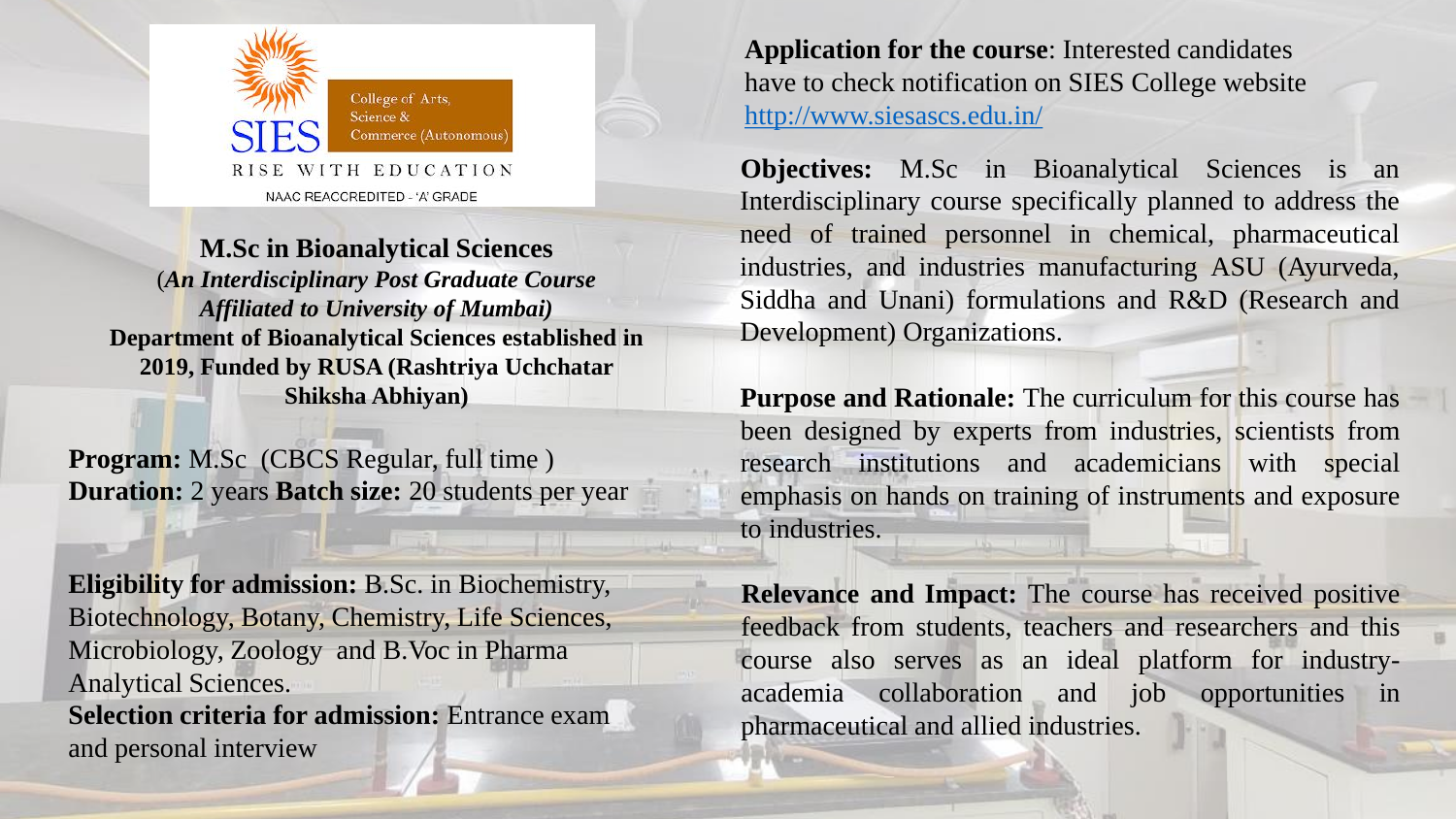#### **Highlights of the Course**:

- $\checkmark$  Guest Lectures by experts / visiting faculties from Industries/Research Institutes
- $\checkmark$  Hands on training on analytical instruments
- $\checkmark$  Industrial Visits/Field Trips and visits to Laboratories
- $\checkmark$  Industrial Training/Internship
- ✓ Project work: AYUSH/ Research Component
- $\checkmark$  Bridge Lectures for students from Chemical and Biological Sciences to bridge the academic gap at undergraduate level
- $\checkmark$  Assistance in Internship / Placements
- ✓ Cultural and Literary festival of the Department "Dravyashastram"

**Links for Syllabus of M.Sc in Bioanalytical Sciences**

## **M.Sc Part 1:**

FXSCb/view?usp=sharing

[https://drive.google.com/file/d/1xwhmWRjmDZ2o](https://drive.google.com/file/d/1xwhmWRjmDZ2oedbEx1RN0HyxDEnlFFKJ/view?usp=sharing) edbEx1RN0HyxDEnlFFKJ/view?usp=sharing **M.Sc Part 2**: [https://drive.google.com/file/d/1kjj4v-](https://drive.google.com/file/d/1kjj4v-DIVEJcL4sheCCvBc_gsa-FXSCb/view?usp=sharing)DIVEJcL4sheCCvBc\_gsa**Ph.D. program in Bioanalytical Sciences**

**Program: Ph.D. Course / Subject:** Bioanalytical Sciences **Number of seats:** 06 **Research Guide:** 01 **Name of Research Guide: Dr. Satish S Sarfare Research interest:** Natural Products, Extraction and Isolation of phytochemical compounds, Toxicity, Efficacy and Pharmacokinetic studies using animal models, Bioanalytical method development. **Contact Details**: [satishs@sies.edu.in](mailto:satishs@sies.edu.in)

# **Bioanalytical Sciences Laboratory and Pharmacopoeias**